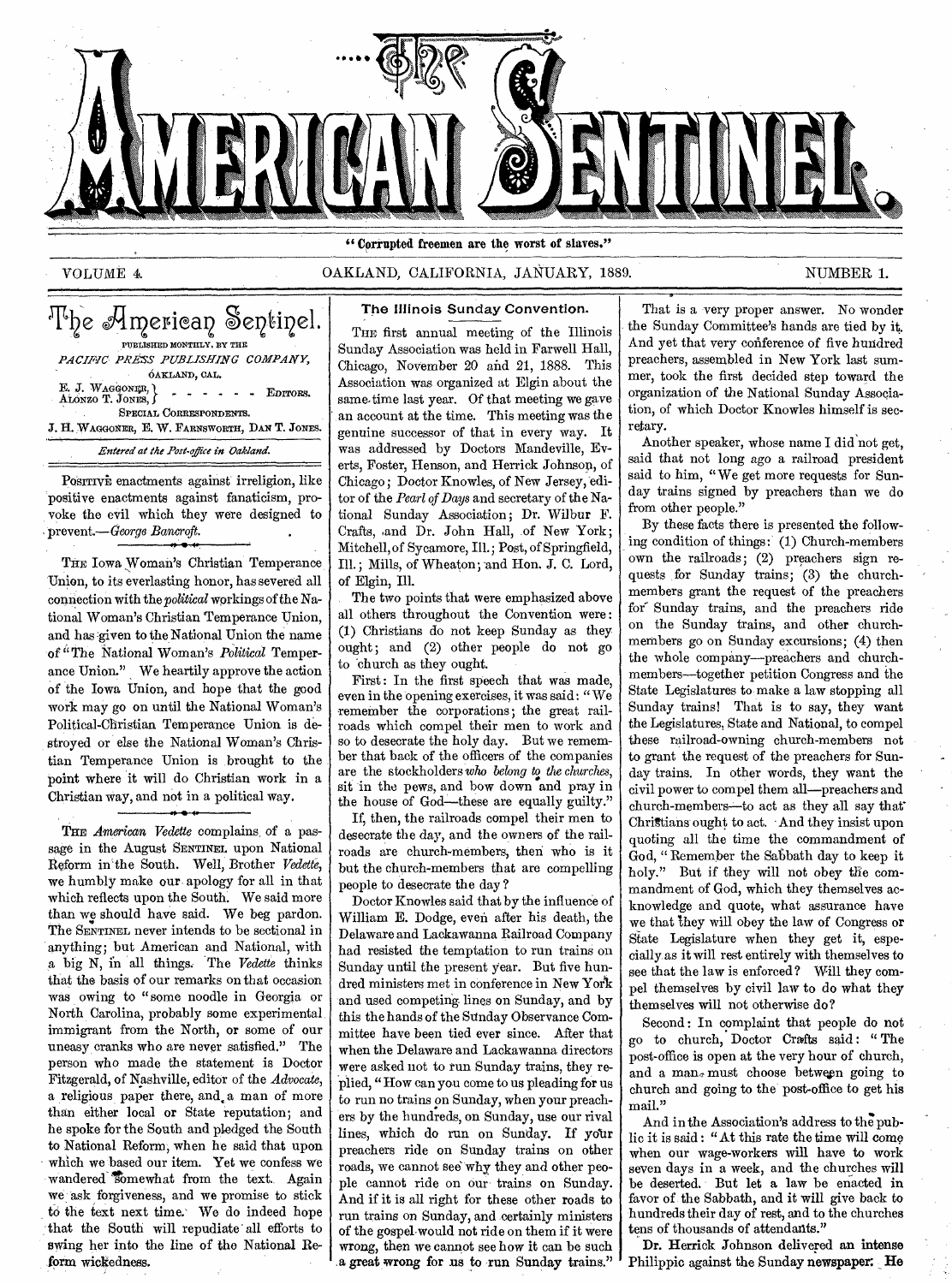said : "It creeps into our homes on Sunday. It can be put into the pocket, and taken into the parlor and read." Then he named the matter with which he 'says the Sunday, papers is filled, " crime, scandal, gossip, news, and politics," and said: "What a *melange!* what a dish to be set down before a man before breakfast and after breakfast to prepare him for hearing the word of God. It makes it twice as hard to reach those who go to the sanctuary, and it keeps many away from the house of worship altogether. They read the paper, the time comes to go to church, but it is said, Here is something interesting I will- read it and not go to church to-day." He then spoke of the *Inter-Ocean* special Sunday news train, And how the people would flock to the station to see the train, and said : " In the Sabbath lull from politics, business, etc., the people would go to church were it not for the attraction of the *Inter-Ocean* special train." And then he exclaimed, "Oh, for the breath of the Puritan! Oh, for a little of the Puritan Sabbath !"

Dr. John Hall followed this in a five minutes' speech, in which he emphasized one of Dr. Johnson's statements thus: "If the family make the Sunday paper a study, it will be difficult for 'them to get to the house of worship, and when there it will be harder for them to get the word of God. There is nothing better to mar worship and deaden the mind to the worship of God. And it is this sensationalism that makes up the Attractions of the Sunday pape;."

All these statements and arguments plainly show that the secret and real object of the whole Sunday-law movement is to get the people to go to church. The Sunday train must be stopped, because the church-members ride on them and don't go to church enough. The Sunday paper must be abolished, because the people read it instead of going to church, and because those who read it and go to church too are not so well prepared to receive the preaching. But is it right for the church authorities to wield the civil power in the interests of the church? Is that a legitimate exercise of the functions of civil government? If it is, why should they stop with this? *Will*  they stop with this? 'They will not, This is only the first step in an unlimited course of legislation in the interests of the churches and at the expense of everybody else. If these men are allowed to take the first step, they will be sure to take all the others that they want.

And how much more will satisfy them? Doctor Post seedis to have given a pretty good idea of this. His address was upon " Sabbath Recreation. $2$  It was an effort to define what is proper recreation on Sunday. And after a good, deal of discussion, and what he said was a careful study of the literature and history of the subject, he laid down as the sound principle the following :—

" There is no kind of recreation that is proper or profitable on Sunday outside of the home or the sanctuary."

Only let such laws be enacted as are demanded by National Reformers, laws forbidding any recreation "to the disturbance of others" on Sunday, then anything done on Sunday outside of the home or the sanctuary, in the neighborhood of this preacher, will disturb him, and whoever does it will be prosecuted. Dr. Herrick Johnson cried for a breath of the Puritan ; it seems that Doctor Post is fully disposed to give it to him.

Doctor Everts said: " The Sabbath is the test whether a man believes in God or not. It is atheism or the Sabbath." And the secretary in his report said: "The Sabbath is the dividing line between Christianity and heathenism."

According to these propositions, therefore, to compel men to observe the Sabbath is to compel them to accept Christianity and to serve God. But such service is not the service of God, and such recognition of Christianity is not a recognition of Christianity at all.

The influences in favor of the National Sunday law reported in this Convention are the following:-

1. More than 50,000 blank petitions have been sent out to be signed.

2. The Society of Friends, of Iowa, numbering 10,500 people, has indorsed the petitions and the work.

3. The Society of Friends in Indiana, numbering 20,000 members, has done the same. 4. Ministers and churches in forty States

and Territories have indorsed the petitions. 5. May 21 Senator Blair introduced a bill

into the U. S. Senate providing a National Sunday law.

6. Petitions were sent to Canada, and Sir John Macdonald replied that they had introduced the matter into the Canadian Parliament.

7. The Methodist General Conference, two Presbyterian General Assemblies, and one Baptist Association, have all appointed committees for the organization of a National Sunday Union.

8. October 18 the Brotherhood of Locomotive Engineers, " with much enthusiasm and with great applause," indorsed the petition in favor of the Blair Sunday Bill..

9. November 16 the Knights of Labor general Convention also-indorsed it, and this action, said Doctor Crafts, carried the petitioners beyond the five *million* line.

With all this array in its favor, it is no wonder that Doctor Crafts reported that there is good prospect for the passage of the bill. Dr. Crafts said: "The labor unions and the churches were never before united. If the labor unions alone can get what they want, and if the churches alone can get what they want, how much more, and more easily, can this be accomplished when all these are united together."

The petitions are still being circulated and signed by the thousands. If that bill shall pass, that will show that this nation is ready and willing to commit itself to an unlimited course of religious legislation, and which can end only in the destruction of that liberty, both civil and religious, which has been our heritage for *a* hundred years. Are our read-

ers ready to give their influence, either by signing these petitions or otherwise, to such a work? Are our readers not rather ready to sign petitions everywhere praying the National Legislatire to let religion and religions  $\alpha$  observances forever alone? A. T. J.

## Principles, Not Parties.

From a gentleman in the State of New York, a minister of the gospel, we have received a letter inquiring into the political affiliations of the AMERICAN SENTINEL. The letter is too long to be published entire, but we will give .enough of it so that the reader may have a good idea of its contents. After stating that in his section the extra SENTINEL was circulated by Republicans, as campaign literature against the Prohibition party, he says :—

" With the SENTINEL, I am uncompromisingly opt posed to anything tending toward union of Church and State 'either in name or in' fact. My pen and voice have been and still will be against it. I have recently lectured against the encroachments of Rome; and opposed also the legislation that fined and imprisoned your people for quietly and lawfully work-ing on Sunday.

"But your articles in the SENTINEL, as far as I have<br>been able to see, would lead one to infer that you<br>are not-alarmed in regard to Republicans, and their<br>attitude on the Sunday question, but are fully awake<br>to the tende

"Dr. Carroll, editor of the N. Y. *Independent,* in a speech in-favor of his party (ang-saloon Republican), declared that all legislation for the better observance; of Sunday had come from the Republican party, and intimated that such would be the case in the future.' In your article against such legislation, you say much about Senator Blair's bill, styling him a Prohibition-

ist, eta. "Senator Blair is a staunch Republican, sent to the Senate by Republicans. His hope of passing his bills, and securing Sunday legislation, is in the attitude of a Republican Congress. From a Republican Congress and a Republican President, he hopes to se-cure what you and I denounce as a menace to religious liberty. He has no hopes of doing this inside of any other party, for he does not believe a third party; can obtain control of the Government. Republicans' in Congress are working together to secure legislation<br>in the interests of Rome. Protestant Republicans<br>are the men who to-day are the greatest plotters<br>against religious freedom. Why, then, are you so<br>much against Probibi

We have quoted the principal part of the letter. From a perusal of the whole, it seems to us that our brother is moved quite as much by hatred of the Republican party as by desire to see justice done to the Prohibition party. As for the SENTINEL, we can say with truth that it is strictly non-partisan. It deals only with principles, and with facts as they illustrate or stand in opposition to those principles. And here we will say that the greatest fault that we have seen in the Prohibition party is the intense, bitter, and almost unreasoning partisan spirit manifested by its leaders. In the late campaign we listened to several speeches by prominent Prohibitionists, and their whole animus seemed to be hatred of the two old parties. The Prohibition journals were the same. Their whole campaign stock seemed to be vituperation and abuse of Republicans and Democrats. We are no apologist for either of the old parties, and are not claiming that much that was said against them was not true; but such political methods seem to us decidedly out of place in a party which professes to be the party of moral ideas.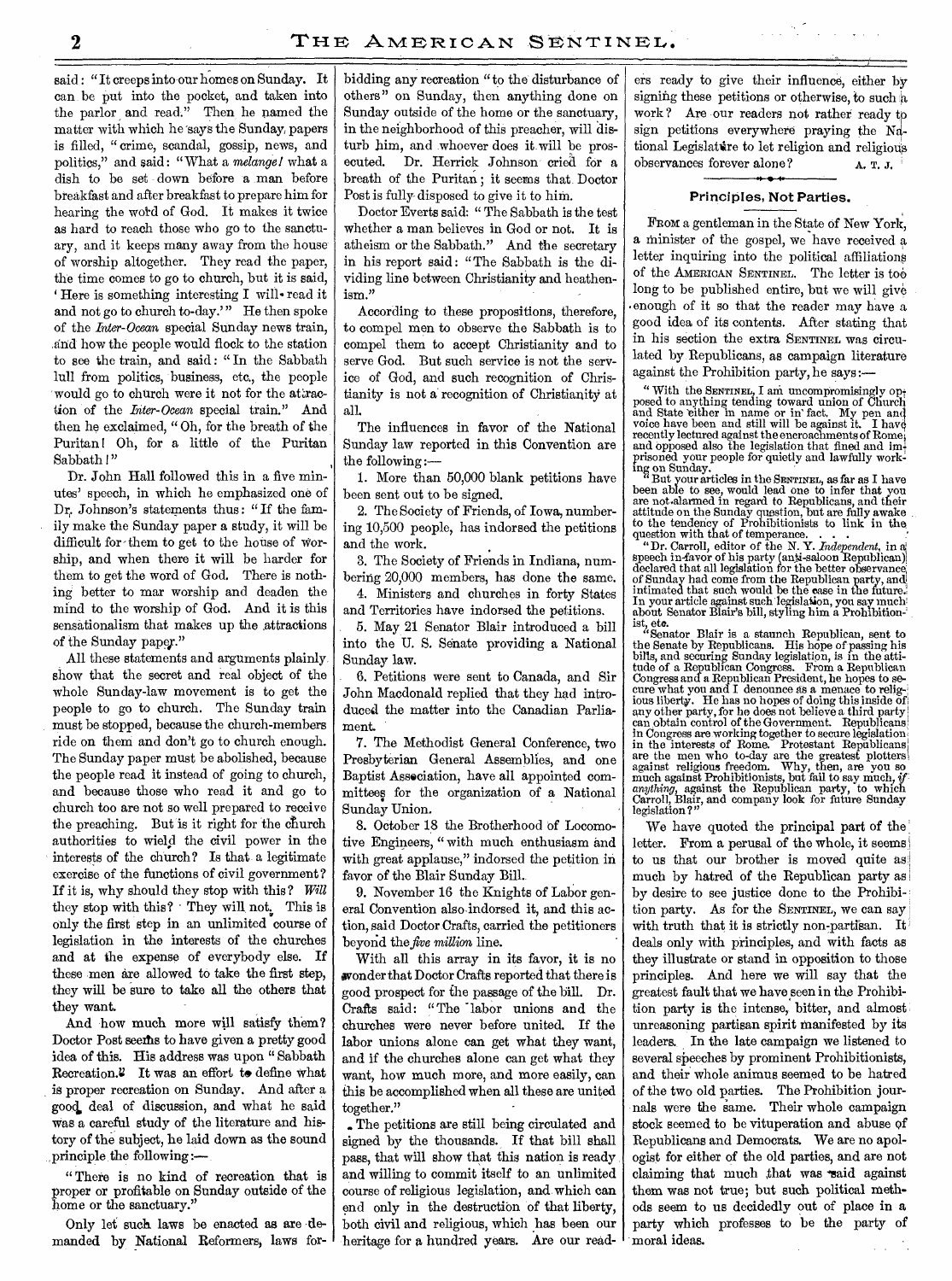Our friend charges all the alliance with Romanism upon the Republician party. This seems to us a little strange, since the Democratic party has been proverbial for years as the party that was dominated by the Catholics. President Cleveland's obsequious attention to Cardinal Gibbons is well known to all our readers; and who has forgotten the insult . which his adminstration gave to the whole American nation, when it sent a Government vessel to meet the emissaries of the Pope, When they came on a church mission, and how the Papal flag was hoisted above the stars and stripes?

The fact of the matter is that both the old parties are like the Prohibition party, in that they favor whatever will bring them the most votes at any particular time. No man is warranted in saying that any particular party will be the party that will offer the greatest menace to religious liberty. It is highly probable that some entirely new party will be instrumental in consummating that work. We have nothing to do with parties as such. The SENTINEL has no fight against any political party. But when it sees movements on foot that tend most directly to overthrow religious liberty, it will vigorously oppose them, no matter by whom they are championed. To show that this is true, we need only say that six years ago, when the matter of a Sunday law was the only issue between the two great parties in California, we circulated hundreds of thousands of papers opposing the stand taken by the Republican party, and it was said that the work done by the publishers of the SENTINEL contributed in no small degree to the defeat of that party. When the party dropped that issue, there was no longer any necessity for opposing its work. It is not true that the Blair Bill is a Republican measure, for we know of a surety that the most vigerous opposition that it will meet in the House will be from Republicans. Moreover, we have seen Mr. Harrison's statement, signed with his own hand, to the effect that he does not favor such legislation as is proposed by Senator Blair.

'We well know that Senator Blair is a Republican; but we have no evidence that his Measure is a Republican measure. The readers of the SENTINEL can testify that Senator Blair's Republicanism has not prevented us from opposing his work; and we think that our action in the past is ample proof that we should pursue a like course in regard to the Republican party as a whole, if it should endorse 'Senator Blair's bills.

And now for a few facts to show that the. Prohibition party is pre-eminently the party that is devoted to religious legislation.

1. Chairman Dickie said in answer to a question, that the disfranchisement of woman is a greater curse than all the saloons in' the country. And Sam Small, secretary of the National Prohibition Convention, said: " One reason why I favor woman suffrage is because we would have more Christian voters if the women were allowed to vote." Thus it appears from the highest authority that the Prohibition party is not primarily a temper-

ance party, but is a woman suffrage party, and *that* for the purpose of advancing its religio-political designs.

2. In a speech in Kansas City, Sam Small, who is one of the Prohibition party leaders, said:—

"I want to see the day come when the church shall be the arbiter of all legislation, State, national, and municipal; when the great churches of the country can come together harmoniously and issue their edict, and the legislative powers will respect it and enact it into laws."

Talk about the encroachments *of* Rome! How much better would this be ? Not a bit better, but rather worse, because it would include the Catholic Church, and so to its despotism would be added that of all the other churches. For ourselves we can say that we shall never cease to antagonize any effort tending in that direction, no matter how highly " moral" the party making them may profess to be.

3. Speaking about the morality of the Prohibition party reminds us of what the *Lever*  said some time ago:--

"At this point the Prohibition party stands out in bold contrast with the old parties. It recognizes the authority of God in human government, and proposes that all legislation shall be in harmony with Christian morality."

Here we see that the religious character of the Prohibition party is set forth as its great point of superiority over the old parties.

4. In the *Christian Statesman* of November' 22, 1888, there appeared an editorial entitled, "Have We a Christian Party?" in which, after saying that " no one will claim that either one of the dominant parties in American politics is a Christian party," and that the character of the Prohibition party in this respect has not yet been definitely settled, it says of it:—

" We acknowledge with cheerful thankfulness the religious utterances which from time to time have appeared in its platforms. It has definitely acknowledged almighty God as the source of all power in civil Government. It has declared for the maintenance of the Christian Sabbath. Some of its State platforms have avowed the purpose of the party to be to apply the principles of the Christian religion to our whole political life, and several county platforms have made express acknowledgment of Jesus Christ as the ruler of nations. These are new utterances in Ameri-They have no precedent and no parallel in the history of parties among us. They have awakened the brightest hopes among those who feel that the question of all, questions, of which the temperance question itself, in its deepest aspects, is only a part, is whether we shall maintain or shall forego our national Christianity."

This shows that the National Reform Association, of which the *Statesman* is the chief organ, looks with great expectation to the rising Prohibition party to further its aims. That its expectations are based on reason appears not only from the above, but from many other things. In last month's SENTINEL, page 94, there appeared a short article showing from the statement of an intelligent Prohibition worker that the Prohibition party is the Church and State party.

These are points enough to show that the

SENTINEL could not be true to itself if it did not antagonize, not temperance, nor Constitutional Prohibition, but that which constitutes the chief work of the nominally prohibition party. When the Republicam party, or any other party, makes religion an issue, we shall oppose its work just as vigorously. We should oppose them as vigorously even if they were advocated by the church of which we are members. E. J. W. -4 • •

## A National Reform Ally.

ONE of the notices recently posted up by the infamous association known as White Caps, read as follows: "God hates liars and perjurers and adulterers. The White Cappers are the Lord's chosen people to wreak his vengeance on the wicked and the unjust."

The National Reformers have in this band of midnight marauders a strong ally. The principles of the White Caps are identical with those of the National Reform Association. Both parties think that they are specially chosen of God to execute his laws, and to preserve morality. There is no difference except in their methods of work, and that is a minor matter. The White Caps have just as much reason to suppose that the Lord has called, them to the work of purifying this Nation' as the National Reformers have to imagine that they are the ones to conquer the world to Christ, and -then to make him King over it. If the Lord calls people to a work he also tells them how to do it, so that National Reformers have no occasion to condemn the other party. As a matter or fact, neither party has any just conception whatever of God or his Government, or they would not think themselves capable of acting as his deputies in administering it. "For it is written, Vengeance is mine; I will repay, saith the Lord."

#### Freedom in Religion.

ONE fatal mistake which has contributed to support the throne of Intolerance, is to suppose that people may be made religious by force; that torturing and mangling the body may benefit the soul. To me it appears much more self-evident that if a man has not a religion of his own choice, he can have none at all. A man may be constrained to dissemble what he really is, and to affect to be what he is not; but he cannot be compelled to be a servant of God. Children in religion ought to know that God is the happy God, and that he does not admit of a miserable and slavish service; that he is a spirit, and requires to be worshiped in spirit and in truth.. Whether worshiping in truth signify worshiping in sincerity, or in the simplicity of the gospel, in distinction from the complicated forms of the law, is immaterial; the human spirit, and all that can be of service to it, in the adoration of the divine Spirit, is equally beyond the sphere of violence.

To employ force in propagating religion, or maintaining it where it has been propagated, is to offer it a dishonorable and pernicious service. To attempt compelling a man to be-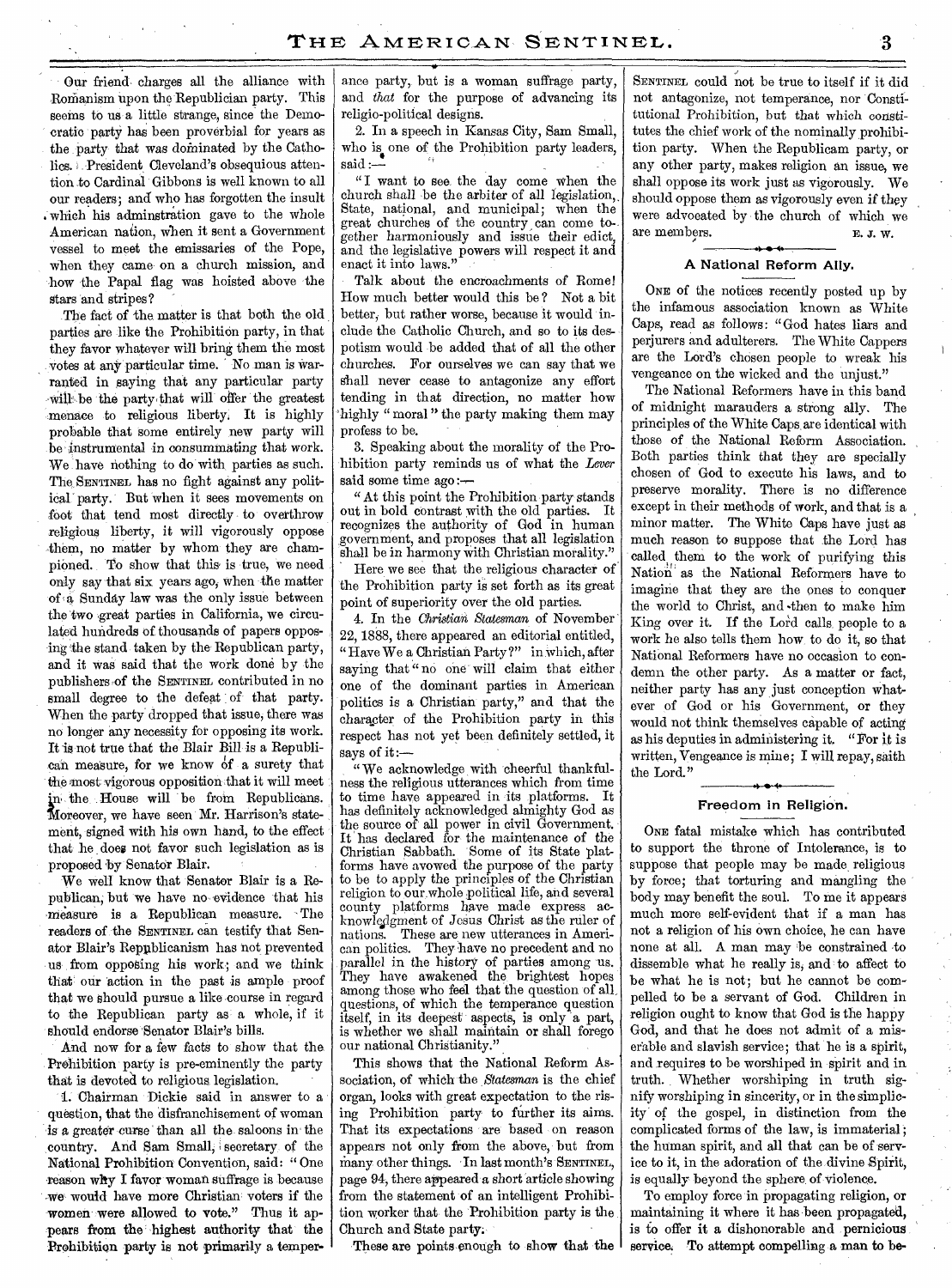come religious is itself a piece of irreligion, and the absurdity of such an attempt is as flagrant as the iniquity of it. The timid may be compelled to a feigned assumption of what they neither understand nor approve; but the judgment, the conscience, and the affections, the abodes of religion or its opposite, are not within the reach of compulsion; error and vice have retreats from which nothing but truth and grace can banish them. The conduct of the religious despot is preposterous and infamous ; his machinations and efforts tend to the extinction of all which is free, noble, and ingenuous in man, and to the production of those pests to society, suspicion, servility, deceit, and hypocrisy. Even supposing the principles and tendency of a religion to be good, the imposition of it by force is adapted to produce effects the contrary of itself. But any religion which is founded in truth, and which has an intrinsic power of improving our nature and condition, must have an intrinsic hostility to bribery and compulsion. Christianity spread and triumphed, not by the physical or numerical strength of its ministers, but by pureness, by knowledge, by long-suffering, by kindness, by the Holy Ghost, by love unfeigned, by the word of truth, by the power of God, and by the armor of righteousness on the right hand and on the left. The acts of faith and obedience to which the gospel calls us, are a reasonable service, to which we are to be drawn by the mercies of God, and not driven by the terrors of *men.—Clarke's History of Intolerance.* 

#### **III**  The National Sunday Convention.

THE National Convention of the American Sunday Union met in the Foundry M. E. Church, Washington, D. C., December 11-13. The auditorium was draped with long strips of red cotton, on which were pasted the petitions of about fourteen millions of alleged petitioners—over six millions of Protestants, and seven million two hundred thousand Catholics—and decorated with large and handsomely-printed copies of the coat of arms of each State in the Union.

The first meeting was presided over by 'Mr. Elliott F. Shepard, of the New York *Mail and Express,* and was addressed by Dr. J. **H.** Knowles, editor of the *Piarl of Days,* and Secretary of the National Sunday Union, Mrs. Josephine C. Bateham, of the W. C. T. U., Mr. A. S. Diven, ex-Director of the Erie Railroad, and Mr. Shepard, the presiding officer.

Dr. Knowles's address was a brief account of the origin of the National Sunday Union, which was this: In 1887 Dr. W. P. Crafts suggested to Dr. Knowles that such a thing ought to be, and Dr. Knowles agreed with him. In May, 1888, Dr. Crafts addressed a memorial to the General Conference of the M. E. Church assembled in New York City, asking that body to take the initiative in the organization of a National Sunday Union. That body heartily responded, appointed a committee, and laid upon Dr. Knowles' the duty of bringing the matter before other bodies. He did so, and the General Assembly of the Presbyterian Church North, and of the Presbyterian Church South, the Baptist Union, the United Presbyterian Church, the Congregationalists, the Methodist Protestant Church, and fifteen others, all cordially entered into the plan of organization. In addition to these, the W. C. T. U., the National Reform Association, the Knights of Labor, and the Catholic Church as embodied in - Cardinal Gibbons, are to be counted.

Mrs. Bateham pointed to the festoon of petitions and said she was reminded of the scripture which says we are "compassed about with so great a cloud of witnesses," and announced that there were fourteen millions of these witnesses in the petitions-hanging upon the pillars of the building. She declared that these fourteen million witnesses refuse to surrender the richest boon granted of God and our fathers. She said that undoubtedly this was the largest petition: ever presented to any Government, and that it was not yet complete; for since she had come into the room she had opened one letter containing a thousand names, and another containing nine hundred, and others from colleges, seminaries, etc., containing smaller numbers. She said the Blair Sunday Bill had been specifically indorsed by hundreds of thousands; but the majority of the fourteen millions had asked in general terms for a Sunday law. Through Dr. Crafts they had secured the indorsement of two hundred and forty thousand. She stated that all the States have Sunday laws, while the nation has none, which is much needed to throw the Government on the side of the Sunday. In favor of the Sunday law she reported

"1. The leaders of thought everywhere.

"2. All Christians *except* the *very small* sect of Seventh-day Baptists.

"3. The Roman Catholics, because Cardinal Gibbons indorsed for all his people.

" 4. The laboring classes.

" 5. Nearly all intelligent people except those who are blinded by business interests."

In opposition to it she reported:—

" 1. Sunday papers.

" 2. Railroad managers—probably.

"3. Steamboat companies, and managers of Sunday resorts.

"4. Saloonists and their abettors and allies.

" 5. Business men who make much money.

" 6. Seventh-day Baptists—not large in numbers."

Then she said: "In the face of this opposition, can the law be secured? Certainly it can. It would be absurd to think that fourteen millions of people could not get what they desire. Morality must be upheld. God is behind and in it all."

The object of General Diven's address was, as a railroad expert, to show the total absence of any necessity for Sunday trains. His plan is that live-stock trains shall stop over Sunday so as to allow the stock -to be let out and obtain relief from the crowding of the cars. In the case of passenger trains from ocean to ocean he would have the most attractive places fitted up at the proper points where

the trains should stop over Sunday, and hav the railroad companies *give* to each passenger a free ticket to hotel accommodations', meals, and the pleasures of the attractive resort. But the general did not explain just how a free ticket to an attractive resort will promote the observance of the Sabbath.

As for milk trains, he said that as a rule milk supplies were not over one hundred miles from the city ; that Saturday's milk would supply on Sunday; and the whole of Sunday's milk could start after sundown and reach the cities in good time for Monday morning's delivery, for said he: "I am only contending for the suspension of trains during the day-time of Sunday." But he did not explain how a train is any more sinful in the  $day$ time than it is in the *night*-time of the Sabbath, Mr. Diven himself, however, was willing to justify Sunday trains in the day-time "for the accommodation of church goers," but he said it had been suggested that he "had better leave out that part of his address." At this there was such, a clapping of hands that he concluded that he " had better leave it out."

The chairman next introduced Dr. Crafts as pastor of the First Union Church, New York' City, which he explained by saying that it was the first church organized after the union; of the Old School and New School Presbyterians.  $Mr$ . Craft's gave way for a few minutes to allow Mrs. Bateham to answer a question that had been sent up. In the announcements that had been made before the meeting, it was stated that the church in which the Convention was to be held would be festooned with the names of six millions of petitioners; but at the very beginning of this, the first' meeting, it was stated that there were *fourteen:*  millions of them. The question was how the number could have grown so much larger so suddenly. This was explained by the fact that Cardinal Gibbons had written a letter indorsing the Blair Bill, and solely upon the strength of his name seven million two hundred thousand Catholics were counted as *petitioners.* 

This was not an entire answer to the question, because the Cardinal's letter did not authorize any such use of it as they had made, at least so much of it as was made public did. not. The whole of the letter was not made public, because, Dr. Crafts said, it was for the Senate Committee. But so much of it as was read merely referred to the action of the Baltimore Council in commanding a stricter observance of Sunday, and said :—

"I am most happy to add my name to those of the millions of others who are laudably contending against the violation of the Christian Sabbath by unnecessary labor, and who are endeavoring to promote its decent and proper observance by judicious legislation."

This was all. He said, "I am happy to add my *name," etc.* He did not say that he added, or that he wished to add, seven million -two hundred thousand others with his name, or in his name. But the over-weening anxiety of these *Christian,* Protestant (?) Sunday-law workers for petitions was so great that, without a twinge, they could and did multiply *one* Cath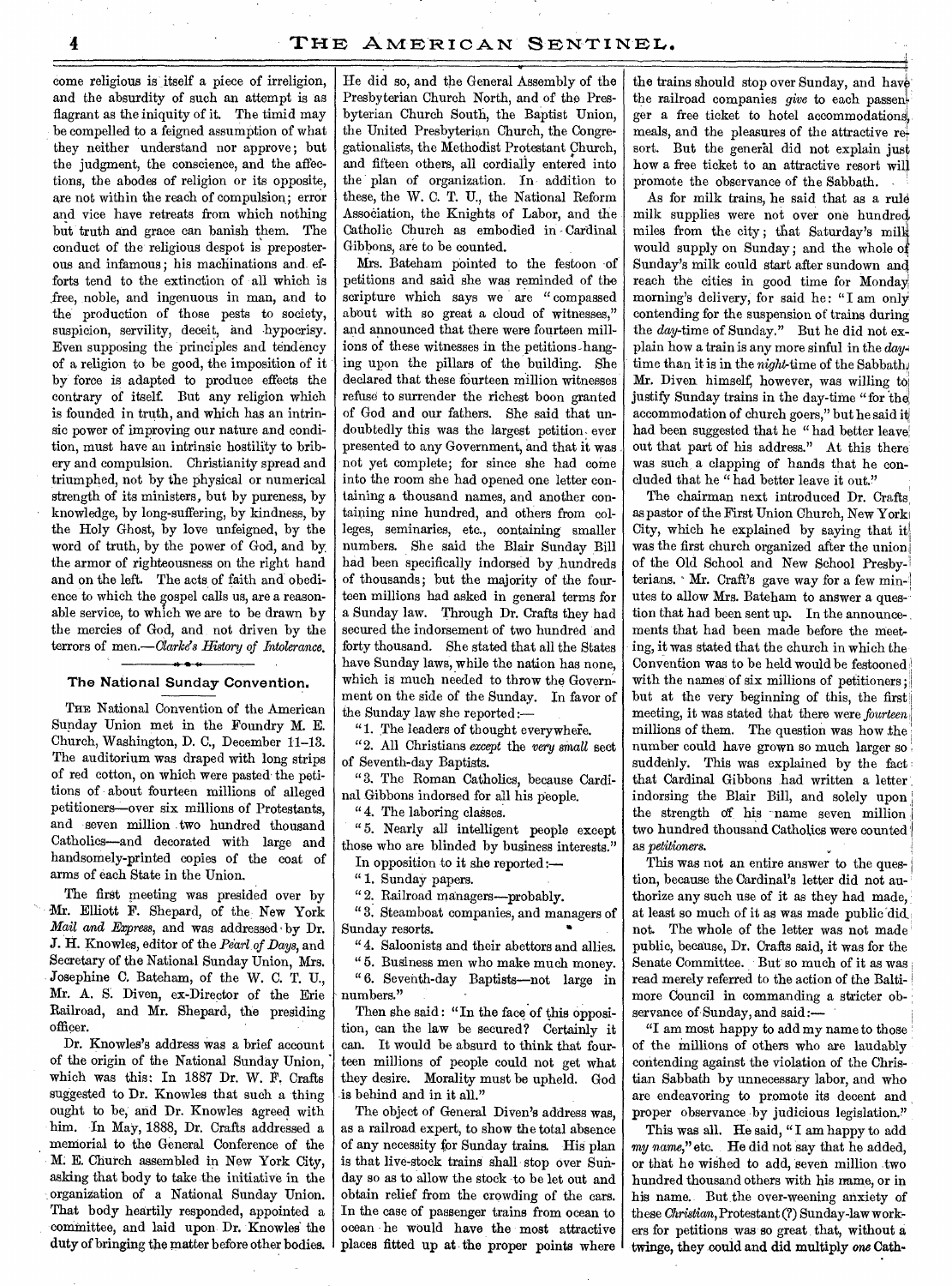olic name into seven million two hundred thousand *and one.* Yet this was not so much to be wondered at, because the same principle had been acted upon before throughout the country, and when five hundred petitioners could be made out of *one* hundred, and two hundred and forty *thousand* out of two hundred and forty, it was perfectly easy and entirely consistent to make seven million two hundred thousand and one out of *one.* 

This thing was perfectly consistent also with the. principle in another point. The petition read, " We, the undersigned, *'adult*  residents of the United States, *21 years of age or more,* hereby, petition," etc. In counting these seven million two hundred thousand petitioners in behalf of the Sunday law, they thereby certified that all these were Catholics " 21 years of age or more." But there was not a man in that Convention, and there is- not' a woman in the W. C. T. U., who does not know that there are not that many Catholics in the United States " 21 years of age or more." They virtually certified that all the Catholics in the United States are " 21 years of age or more," for they distinctly announced that "all the Roman Catholics" were petitioning for the Sunday law. But when they had virtually certified the same thing of the Protestant churches throughout the country, why should they not go on and swing in "all the Roman Catholics" in the same way? They could do the one just as honestly as they could do the other. When men and women professing themselves to be Protestant Christians will do such things as that to carry the Catholic. Church with them, it is time they ceased to call themselves Protestants. And when they will do such things *for any purpose,*  it is time they should cease to call themselves Christians. *Christianity* means *honesty.* 

There was a question handed in on this, as follows:  $\cdot$ " Is it consistent with either Protestant 'principles or American principles to recognize the propriety of one man's absorbing into himself the personality of seven million two hundred thousand pe6ple, as you have granted to Cardinal Gibbons in this case?" The question was not even read to the audience, much less was it answered.

Mr. Shepard, the presiding officer, was the next to speak, and he was "glad to welcome the Roman Catholics in any work in which they could be induced to join." He said the fourth commandment is the first commandment with blessing, and, very truly, that it would be a blessing to everyone who would keep it. But, said he, many will ask, " How shall I find out whether I shall be blessed?" Answer: "Why, by keeping it, to be sure. Keep the Sabbath, and you will get the blessing, and you can't get it in any other way." All this is true enough, but Mr. Shepard

did not tell how this blessing can come upon those who will not keep it without being compelled to by the civil law, which they are seeking to have enacted. Can they compel men to receive the blessing of God?

The first speaker on Wednesday was Dr. Contad, editor of the *Lutheran Observer.* His subject was, "The Reaction against the Conti-

nental Sunday." He described the Sunday in European countries, and especially in Germany. He said- in Europe, the Sunday afternoon and evening were devoted to the theaters, which at those times have especially attractive programs, and to the beer gardens.

Bishop Hurst, on 'the same subject, said that in Germany the finest theatricals are played on Sunday afternoons, and " the pastors are there with their flocks; " and there the people often meet their pastor, whom they in the forenoon had heard preach.

Dr. Fernley, Secretary of the Philadelphia Sunday Association, next spoke, and heartily wished that our National Constitution "had God, and Jesus Christ, and the Bible, in it; " and complained that our foreign population demanded a Continental Sunday instead of the American Sabbath.

The statements of these last three speakers about the Continental Sunday called out the following question :—

" The Continental countries are Roman Catholic countries.. The Continental Sunday is the Roman Catholic Sunday. In the-petition for this National Sunday law you have six million Protestants, and seven million two hundred thousand Catholics. Now suppose the law should be passed, would you then have a Continental Sunday or an 'American Sabbath'? In other words, can the six million Protestants compel the seven million two hundred thousand Catholics to keep Sunday in the Protestant way?"

This question was likewise neither read nor answered.

Mr. George May Powell said that in this matter of Sabbath reform " there is nothing so much needed as a better observance of the Sabbath by the ministry and the laity of the churches. When the clergy and the laity come up to the scriptural observance of the Sabbath, and not till then, will the land enjoy her Sabbaths—not till there is a reform of the evangelical clergy and laity."

All of which is true. But if the clergy and laity will not reform without the power of civil law which they themselves must enforce, how in the world shall this much desired reform ever be accomplished.

Senator Hawley, of Connecticut, was to have presided over the meeting Wednesday night, but being hindered by business at the Capitol, he sent a letter in which he expressed his indorsement of the work, and his general concurrence in it.

Congressman Dingley, of Maine, was present at this meeting, and made a speech strongly indorsing the movement, and saying that "there are few more important National questions than that which had called this assembly."

Dr. Crafts next opened the question box, and answered such questions as he could. He said: "The greatest trouble on this question in this country is in the churches and among the preachers. They do not observe the Sabbath. There are some preachers in the pulpit who do not observe it."

One question was: "In view of the large number of Catholic petitioners, why was there no Catholic elected as a member of the Executive Committee of the Union?" The

Doctor replied that a member of that church a Mr. Hickey—had been that day chosen upon the Executive Committee. But Mr. Crafts did not tell the audience that he himself had done his best to prevent this. He did not tell how he in executive session had repeatedly tried to adjourn the meeting to defeat the election of a Catholic upon the Board. He was perfectly willing to use all the Catholics upon the strength of the Cardinal's name, but he was not willing to grant them representation on the Executive Committee. Mr. Hickey was elected, though, in spite of Dr. Craft's opposition.

In further talk Mr. Crafts exposed the spring of the whole movement by saying that " taking religion out of the day takes the rest out."

Meetings were held Thursday afternoon and evening, but there was nothing of importance said more than has been already reported in this, or in the report from the Chicago Convention. Dr. Herrick Johnson repeated his Chicago speech on the "Sunday Newspaper."

Thursday forenoon they had a second hearing before the Senate Committee on Education and Labor, Senator Blair chairman, to present the petition of their six million Protestants and their seven-million-two-hundred-thousand-times-multiplied Cardinal. There was' nothing said by them there materially in addition to what was said in Convention, except the statement of Dr. Sunderland, of Washington City—President Cleveland's pastor—who, in explaining to the Senate Committee how the change of the Sabbath came about from the seventh day to the first day of the week, declared that " Sunday is the seventh day of the Christian week "1

The managers of the movement were greatly encouraged by the work of the Convention, as they have good reason to be, and expressed themselves as very hopeful of getting the National Sunday Bill enacted into a law, and signed by President Cleveland before the expiration of the term of his office, on March 4. And it is certain that if fallacious arguments, deceptive statements, and dishonest practices can accomplish it, their hope is not groundless.

The American people not only do not half realize the danger that there is in this movement if the law should be secured, but they do not half realize the chicanery that is being employed to secure it. The greatest danger of all is that the people will not realize it till it is everlastingly too late. A. T. J.

*Washington, D. C., December 16, 1888.* 

### Sunday-Law Arguments.

"LIBERTY of rest for each demands a law of rest for all." This is a favorite proposition among Sunday-law advocates. They tell us it is impossible for a part of the people to keep Sunday properly while the rest are pursuing their regular avocations, or indulging in pleasures and amusements.

That is to say, the Almighty has fixed things in such a way that it is impossible for one person to be a true Christian unless everybody else will be a Christian at the same time.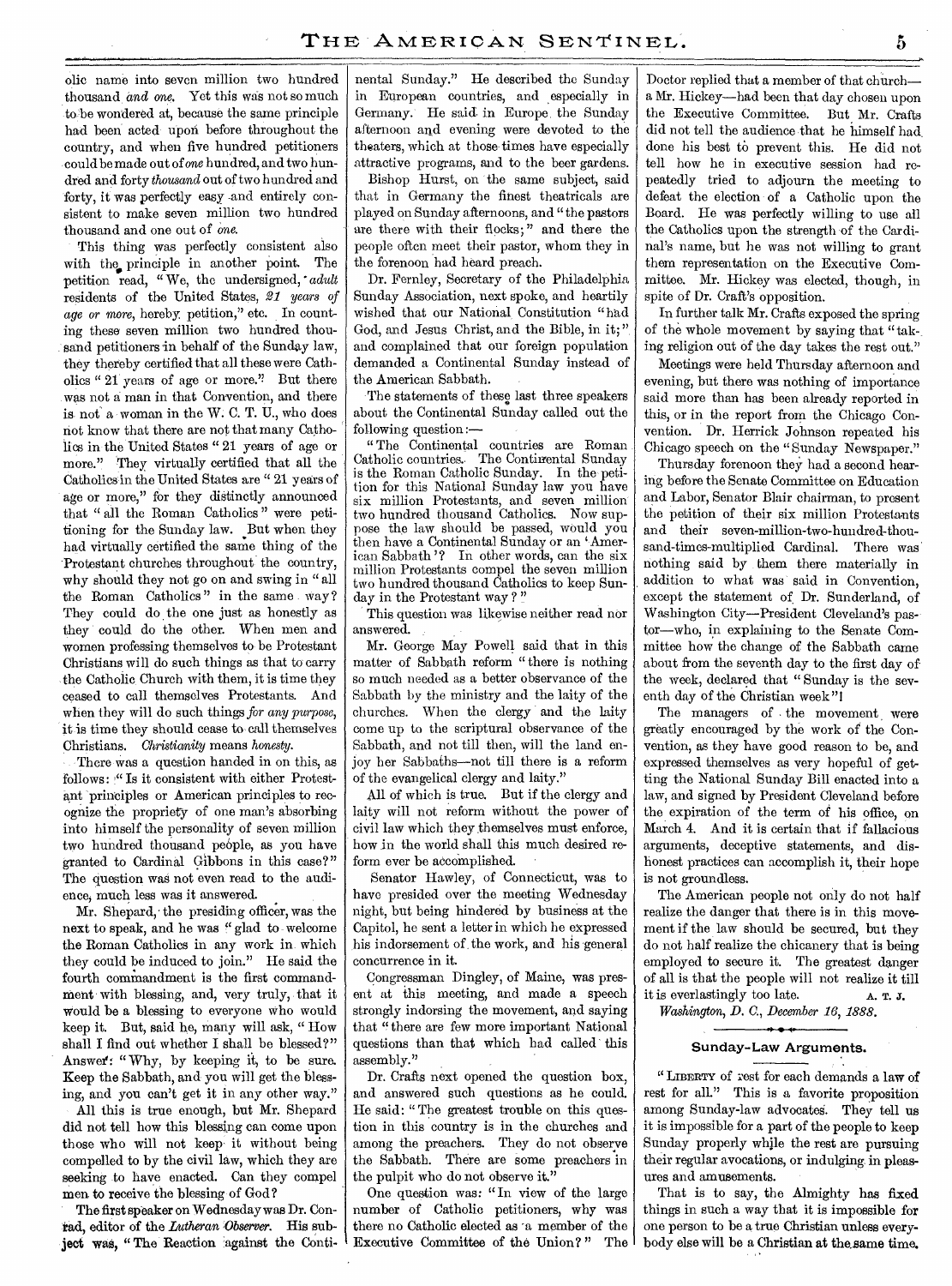And, as there has never been a time when all the people were Christians, and never will be in, this world, therefore it is certain that there , never were, and never will be, any Christians, and hence nobody can be saved.

• This is the logic of religious legislation. But is it true that God has so arranged matters that one man's virtue or piety depends upon that of some other man, so that he cannot serve God acceptably unless the other man does the same? Those who are clamoring for Sunday laws say, " Yes; " the apostle Paul says, "Nay, in all these things we are more than conquerors through him that loved us. For I am persuaded, that neither death, nor life; nor angels, nor principalities, nor r'powers, nor things present, nor things to come, .inor height, nor, depth, nor any other creature, :shall be, able to separate us from the love of God, which is in Christ Jesus our Lord.".

It is wonderful how great authorities will ,differ. Let National Reformers explain the cause. A. DELOS WESCOTT.

## The Amended Sunday Bill.

WE have already, in two separate issues of the SENTINEL, printed and commented upon :the Blair Sunday Rest Bill; but certain changes have been made in it of late, and in 'order that our readers may keep informed as to the spirit of Sunday legislation, we once more print the bill, together with the amended form. First, we print the bill as it is, and second, the bill'with the changes desired by the "American Sabbath Union," followed by the reasons for the changes, and our comments thereon. The "Special Committee" spoken of in the title of the report consisted Of 'Col. Elliot F. Shepard, Bishop lIurst, Dr. Sunderland, Dr. Ruskin, Dr. Knowles, Dr. Elliott, and others, with Mrs. J. Ellen Foster as legal adviser. The report is as follows :—

REPORT OF SPECIAL COMMITTEE ON CHANGES DESIRED IN THE SUNDAY REST BILL.

#### THE BILL AS IT IS.

IN the Senate of 'the United States, May 21, 1888, Mr. Blair introduced the following bill, which ' was read twice and referred to the Committee

on Education and Labor:—<br>
50th Congress, 1st Session, S. 2983.<br>
A Bill to Secure to the People the Enjoyment of<br>
the First Day of the Week Commonly known as the Lord's Day, as a Day of Rest, and, to Promote its Observance as a Day of Religious Worship.

Be it enacted by the Senate and House of Representa-<br>ves of the United States of America in Congress assemtives of the United States of America in Congress assembled, That no person or corporation, or the agent, servant, or employe of any person or corporation, shall perform or authorize to be performed any secular work, labor of others, works of necessity, mercy, and humanity excepted; nor shall any person engage in any play, game, or amusement, or recreation to the disturb-<br>ance of others on the first day of the week, com-<br>monly known as the Lord's day, or during any part<br>thereof, in any Territory, district, vessel, or place<br>subject to the exc

poration to receive pay for labor or service performed<br>or rendered in violation of this section.<br>Secretor 2. That no mails or mail matter shall<br>because the transported in time of peace over any<br>**-land** postal route, nor sh

regulations for the delivery thereof, the same having been received at its place of destination before the said first day of the week, during such limited portion of the day as shall best suit the public conven-ience and least interfere with the due observance of the day as one of worship and rest: *And provided further,* That when there shall have been an interruption in the due and regular transmission of the mails it shall be lawful to so far examine the same when delivered as to ascertain if there be such matter therein for lawful 'delivery on the first day of the week.

SEC. 3. That the prosecution of commerce be-<br>tween the States and with the Indian tribes, the<br>same not being work of necessity, mercy, nor humanity, by the transportation of persons or property by land or water in such way as to interfere with or disturb the people in the enjoyment of the first day of the week, or any portion thereof, as a day of rest from labor, the same not being labor of necessity, mercy, or humanity, or its observance as a day of religious worship, is hereby prohibited, and any person or corporation, or the agent or employe of any person or corporation, who shall willfully violate this section shall be punished by a fine of not less than ten nor more than one thousand dol-lars, and no service performed in the prosecution of such prohibited commerce shall be lawful, nor shall any compensation be recoverable or be paid for the same.

SEC. 4. That all military and naval drills, musters, and parades, not' in time of active service or immediate preparation therefor, of soldiers, sailors,<br>marines, or cadets of the United States, on the first<br>day of the week, except assemblies for the due and<br>orderly observance of religious worship, are hereby<br>prohibited, n

SEC. 5. That it shall be unlawful to pay or to receive payment or wages in any manner for service<br>rendered, or for labor performed, or for the trans-<br>portation of persons or of property in violation of<br>the provisions of this act, nor shall any action lie<br>for the recovery in advance or otherwise, the same may be recovered back by whoever shall first sue for the same.

SEC. 6. That labor or service performed and ren-dered on the first day of the week in consequence of accident, disaster, or unavoidable delays in making the regular connections upon postal-routes and routes of travel and transportation, the preservation of perishable and exposed' property, and the regular and necessary transportation and delivery of articles of food in condition for healthy use, and such transportation for short distances from one State, district, or Territory into another State, district, or Territory as by local laws shall be declared to be necessary for the public good, shall not be deemed violations of this act, but the same shall be construed, so far as possible, to secure to the whole people rest'from toil dur-ing the first day of the week, their mental and moral' culture, and the religious observance of the Sabbath day.

THE BILL WITH CHANGES DESIRED BY THE AMERICAN SABBATH UNION.

(Changes indicated by full-face letters and stars.) Unanimously adopted December 12, 1888.

A Bill to Secure to the People the enjoyment of the *Lord's Day, commonly known as Sun-day,* as a Day of Rest, and to *Protect* its Observ-ance as a Day of' Religious Worship.

Be it enacted by the Senate and House of Representa-<br>tives of the United States of America in Congress assembled, That **on Sunday,** no person or corporation, or<br>the agent, servant, or employe of any person or cor-<br>poratio of necessity, mercy, and humanity excepted ; nor shall any person engage in any play, game, *show, exhibition,* or amusement \* \* \* *open to the public, or of* a *public character,* in any Terri-tory, district, vessel, or place subject to the exclusive jurisdiction of the United States ; nor shall it be lawful for any person or corporation to receive pay for labor or service performed or rendered in violation of this section.

SEC. 2. That no mails or mail matter shall here-after be transported in time of peace over any land postal route, nor shall any mail matter be collected, assorted, handled, or delivered during any part of

**Sunday.**<br>
SEC. 3. That the prosecution of commerce be-<br>tween the States and with the Indian tribes, \* \* \* Eveen the states and with the Indian tribes,  $\pi$  and by the transportation of persons or property by land or water  $* *$  on the first day of the week  $* *$  is hereby prohibited, and any person or corporation, or the agent ished by a fine of not less than ten nor more than one thousand dollars, and no service performed in the prosecution of such prohibited commerce shall be lawful, nor shall any compensation be recoverable, or be paid for the same.

SEC. 6. That labor or service performed and rendered on *Sunday* in consequence of accident or disaster, or unavoidable delays in making the regular connections upon postal routes and routes of travel<br>and transportation, the  $* * *$  transportation and<br>delivery of **milk** before  $5 \Lambda$ . M. and after 10 p. M.<br> $* * * *$  shall not be deemed violations of this act,<br>but the same s secure to the whole people rest from toil during *Sunday,* their mental and moral culture, and the *pro-tection of the* religious observance of the \* day.

The reasons for the changes asked are, in part, as follows:—

For religious purposes we prefer the name Lord's day or Christian Sabbath, but as Sunday is already used in National laws, we think it better to use that uniformly in this bill, with the one exception of the double name in the title.

The word "promote" in the title goes beyond what many, even your Christian citizens, believe to be the proper function of Government with reference to "religious worship," while the word " protect " (see also last line) expresses a duty which Government owes to all legitimate institutions of the people.

Experience' in the courts has shown that the words "show, exhibition," should be added to the list of prohibited Sunday amusements, and the words "in public," in place of "to the disturbance of others," as the latter clause has been construed as requiring that persons living in the neighborhood of a Sunday game or show must testify that they have been disturbed, in order to a conviction, which cannot be done in some cases without personal peril.

In Section 2, we believe that the exceptions for letters relating to sickness, etc., are unnecessary in this age of the telegraph; and that they would be used by unscrupulous men in business correspondence, and that this would destroy most of the benefits of the law in its bearing on Sunday mails.

In Section' 3, we believe the exceptions made would greatly interfere with the administration of the law. The exception for work of mercy and necessity is made, once for all, in the first section. The reference to "the disturbance of others" is objectionable for reasons already given, and the word "willfully" is an old offender in Sabbath legislation, and requires evidence very hard to get in regard to one's motive and knowledge of the law. In other laws it is assumed that one knows the law, and the law-making power should see that the laws are well published, and leave no room for one to escape by agnosticism.

In Section 5 (as in section 1 also), we would omit " Lord's day," and in Section 6, " Sabbath," in order to preserve uniformity in using the less religious term, Sunday.

In Section 6, we think refrigerator cars make Sunday work in transportation of perishable food, ex-' cept milk, unnecessary, and the new stock cars, with provision for food and water, do the same for stock trains. So many of the State Sunday laws have proved almost useless in protecting the rights of the people to Sunday rest and undisturbed worship, by the smallness of their penalties and the largeness of their exceptions, that we covet from Congress a law that shall make itself effective by small exceptions and large penalties.

With a little care in comparison, the reader can readily see what changes have been made in the bill. We have omitted sections 4 and 5 from the revised bill, because they are the same as the corresponding sections in the original bill, with the single exception of Sunday " being substituted for " Lord's day," in last line of section 4. We hope that everyone will study both bills thoroughly, together with the committee's reasons for the changes. Anyone can see that the changes are in the line of greater stringency. We, note only the most prominent points.

1. The change from " Lord's day" to Sunday, although a proper one, is in reality no change at all, since the term "Lord's day"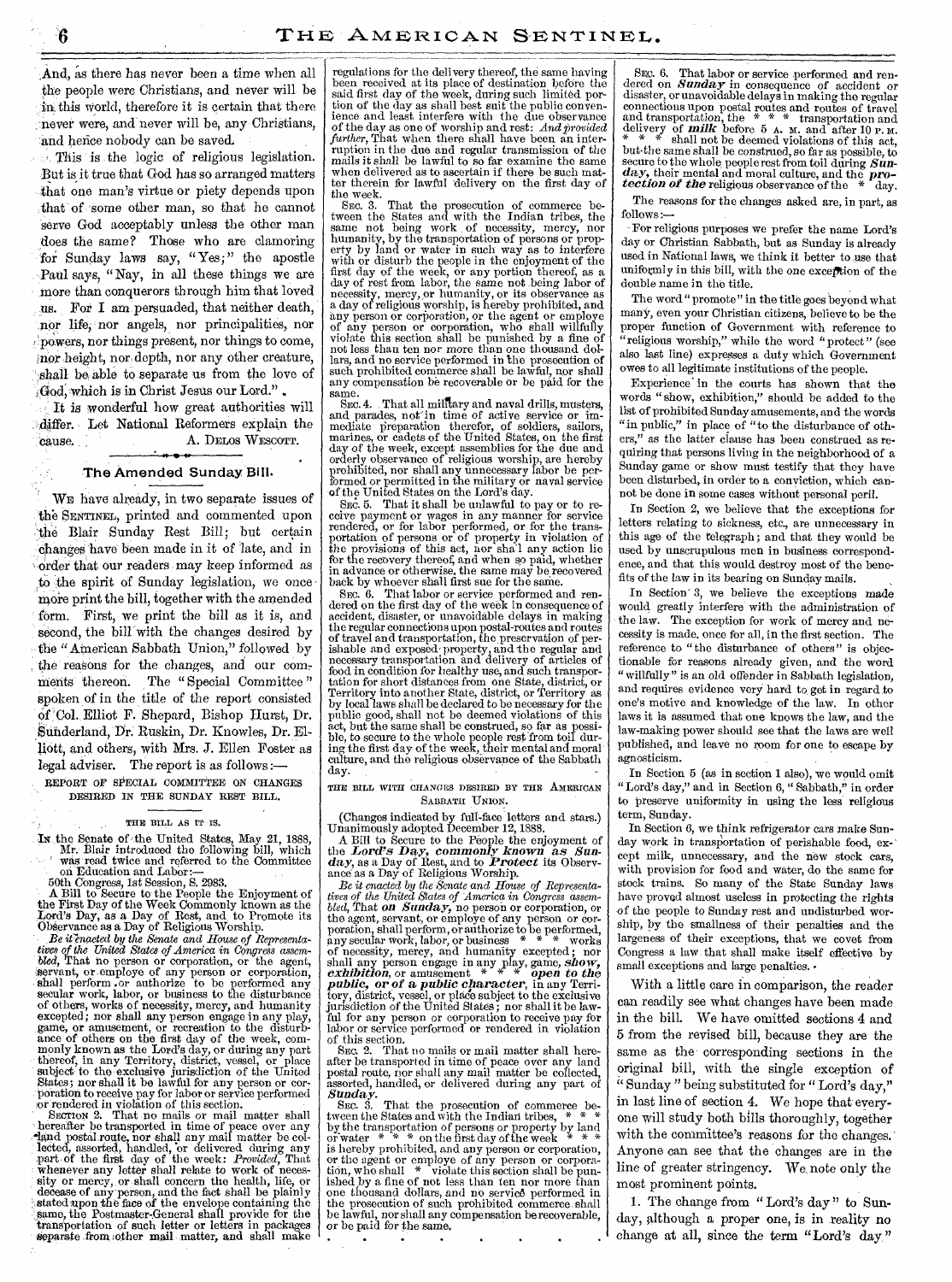is still used at the beginning, and it is expressly stated that "Sunday "is used only as a matter of custom. It is understood that it is as a *religious* day, indicated by the term "Lord's day " that they want the observance of the first day of the week enforced; but if the term "Sunday" is quite generally used, it will no doubt "take" better.

2. In asking for the *"protection* of the religious observance of the day," instead of the *promotion* of its observance as a day, of religious worship, the committee threw a sop to those who are " on the fence" in regard to religious legislation. As it stands, it amounts to nothing; for there is not a State or Territory in the Union where any religious service held on Sunday would not be protected.

3. The most important change of all, however, is the substitution of the words " in public" instead of "to the disturbance of others," in section 1. This will certainly make the law more effective. It is obvious that if a man were to engage in work a mile from a divelling-house, it would be, quite a task for the owner of the house to convince even an ordinary, jury that such labor disturbed him;. but by the terms of the amended, bill, the man may be convicted if he is working in a public place, provided anybody can get near enough to him, to see him.

4. Notice the radical change made in section 2. As amended, it is most sweeping, allowing of no exception. The mail is not to be carried at all on Sunday, even in case of sickness and death, lest some "unscrupulous" person should mention business on that day. If the mail is not carried, of course that will make him a good man! It is no concern of ours how they propose to carry out this law, but we can't help wondering what they will do when Sunday comes, and a train carrying the mail is on the way, say from Chicago to New Orleans. The train is owned by a corporation; and is not in a part of the country subject to, the exclusive jurisdiction of the United States," and therefore could not be forced to lie over. The only way out of the difficulty, under the provision of this bill, would be to dump all the mail out at the nearest station, and let it lie there till Sunday was past.

This, however, would not be done. What would be done would be the passing of laws by the several States, forbidding all labor within their jurisdiction, and it is this for 'which these zealous people are scheming. This United States law is designed as a precedent, and as a lever with which to secure the religious observance of Sunday by all the people in the United States, whether they are religious or not.

5. We wish to call special attention, also, to the last sentence of the "reason for the changes asked." It says: "So many of the State Sunday laws have proved almost useless in protecting the rights of the people to Sunday rest, and undisturbed worship, by the smallness of their penalties and the largeness of their exceptions, that we covet from Congress a Jaw that shall make itself effective by *emall-exeeptions and large penalties."* There the real spirit of the dragon exhibits itself. .In that simple statement is compressed a world of bigotry and animosity. History has abundantly shown that the bitterness and hate Which bigoted,men feel toward those who differ with them in religious opinion, are the

worst of all. It is very natural for a bigoted man to imagine that when *his'* views are not respected it is a direct insult to the Lord, and that he is the divinely appointed agent to punish all such offenses. The spirit of the statement which we have just quoted is this: "We want things fixed so that those who do not believe as we do can be fully within our power, so that we can wreak on them all the hatred which we feel for them."

We speak strongly, because the case demands it. We do not speak thus in order to arouse a feeling against those who are engineering this thing, but that all who read it may be led to examine the matter for themselves more closely, that they may see the wickedness of the whole business, and may protest. Petitions against tampering with the Constitution, and dabbling in religious legislation, have been sent far and wide, and we believe that it will be seen that there are many thousands of people in the United States who are not willing to forge chains with which to bind themselves, nor to lend themselves to the work of binding others. No scheme more iniquitous, nor more opposed to the spirit of the gospel of Christ, was ever set on foot in this country. E. J. W. 1.-• 4.

## Our Position Again Stated.

THERE has just come to our notice a circular letter designed to arouse those whom it reaches, to oppose Sunday legislation. It has evidently been used by the one who got it up, to introduce the AMERICAN SENTINEL; but the SENTINEL feels constrained to utter its most emphatic disapproval of the argument used. After mentioning the National Reform Association, and its allies, the Prohibition party and the Woman's (Political) Christian Temperance Union, the writer says :—

" The above statements clearly show how these three bodies of active workers are rapidly making their cause one, and while we are made glad to see the cause of temperance advancing, it saddens us to see this Sunday movement brought into it. If Sunday sanctity were established by divine authority, it would be different. But since it is a usurper, and has only the authority of man for its establishment, we must raise our voice against it, and call the attention of all to the fact that God asks no one to-do such a work as is proposed for Sunday."

We wish to say for the SENTINEL that it would make no difference if the Sunday were sanctioned by divine authority in the plainest terms. The SENTINEL is opposed to legisla tion upon matters of religion, no matter how well established those matters may be by divine authority. Such legislation is wrong, it is wicked. It is directly opposed to the spirit, of the gospel, and to that rule which says, " Whatsoever ye would that men should do unto you, do ye even so to them." We know full well that Sunday observance has no sanction in the Bible, but our opposition to Sunday laws does not rest upon that basis.

We believe in one God, the Creator of the heavens and the earth. We believe in the Lord Jesus Christ, the divine Word that was made flesh and dwelt among us, " who was delivered for our offenses, and was raised again for our justification." We believe in baptism" for the remission of sins," and in the sacrament of the Lord's Supper, by which believers may "show the Lord's death till he come." We hold these truths in common

with the great body of professed Christians, and they are most clearly revealed in the inspired Scriptures; but we would resist with all our might any attem pt to enforce the belief or practice of these truths upon unwilling men. The more we love these truths, the more strenuously would we oppose any legislation in regard to them, because we do not desire to see them profaned, and because we do not like to see men made hypocrites.

There is no professed Christian who would for a moment sanction such a thing as the dragging of an infidel into the church, and compelling him to join in the celebration of the communion. Some churches' admit only those of their own belief, and none think of asking any who do not love the Lord Jesus Christ. But it is just as proper to legislate in behalf of one religious custom as for another. Indeed, if the principle of religious legislation be admitted at all, it must be applied to everything; so that, if the religious observance of Sunday should be enforced, the observance of the Lord's Supper ought likewise to be enforced. Mr. Cook says that "the privilege of rest for each is the law of rest for all." Just as consistently might it be said, "The privilege of communion for each is the law of communion for all," and so make a law requiring everybody to join in the celebration of the Lord's Supper.

It seems as though anybody could see that if civil Governments have a duty in respect to one religious institution, they, have the same duty in regard to all; and it seems, also, that all might see the inconsistency and the wickddness of such legislation. It always has, and always will, lead to endless persecution and the manufacture of hypoorites. The Lord does not ask men to help him in the administration of his laws. He says, "'Render therefore unto Caesar the things which are Caesar's, and unto God' the things that are God's." The Spirit of the Lord is the only power that can make men truly. religious. The civil power can only make them (in some instances) act as if they were religious. But when men are truly religious they will act so; and when they are not, it is no credit to them, and is not desired by the Lord, that they should act as if they were. E. J. W.

## VIEWS OF NATIONAL REFORM.

### *PACKAGE NO. 1, 184 PAGES, 20 CENTS.*

| THIS package contains thirteen tracts treating upon the va- |
|-------------------------------------------------------------|
| rious phases of the National Reform movement, as follows:-  |
| NO.<br>PAGES.                                               |
|                                                             |
|                                                             |
| 3. National Reform and the Rights of Conscience, 16         |
|                                                             |
|                                                             |
| 6. National Reform is Church and State, 16                  |
|                                                             |
| 8                                                           |
| -8                                                          |
| 10. National Reformed Constitution and the American         |
|                                                             |
|                                                             |
| 12. National Reformed Presbyterianism,   32                 |
| 13. The National Reform Movement an Absurdity, 16           |
| The above package will be sent post-paid to any address for |
| twenty cents.                                               |
| Address,<br>AMERICAN SENTINEL, Oakland, Cal.                |
|                                                             |

## REDEEMER AND REDEEMED; —OR— *The Plan of Redemption through Christ.*

BY ELDER JAMES WHITE.

The plan of salvation, concisely presented as revealed by the Scriptures. Paper covers, forty-eight pages, sent post-paid for ten cents.<br>Address

Address, PACIFIC *PRESS,* Oakland, Cal